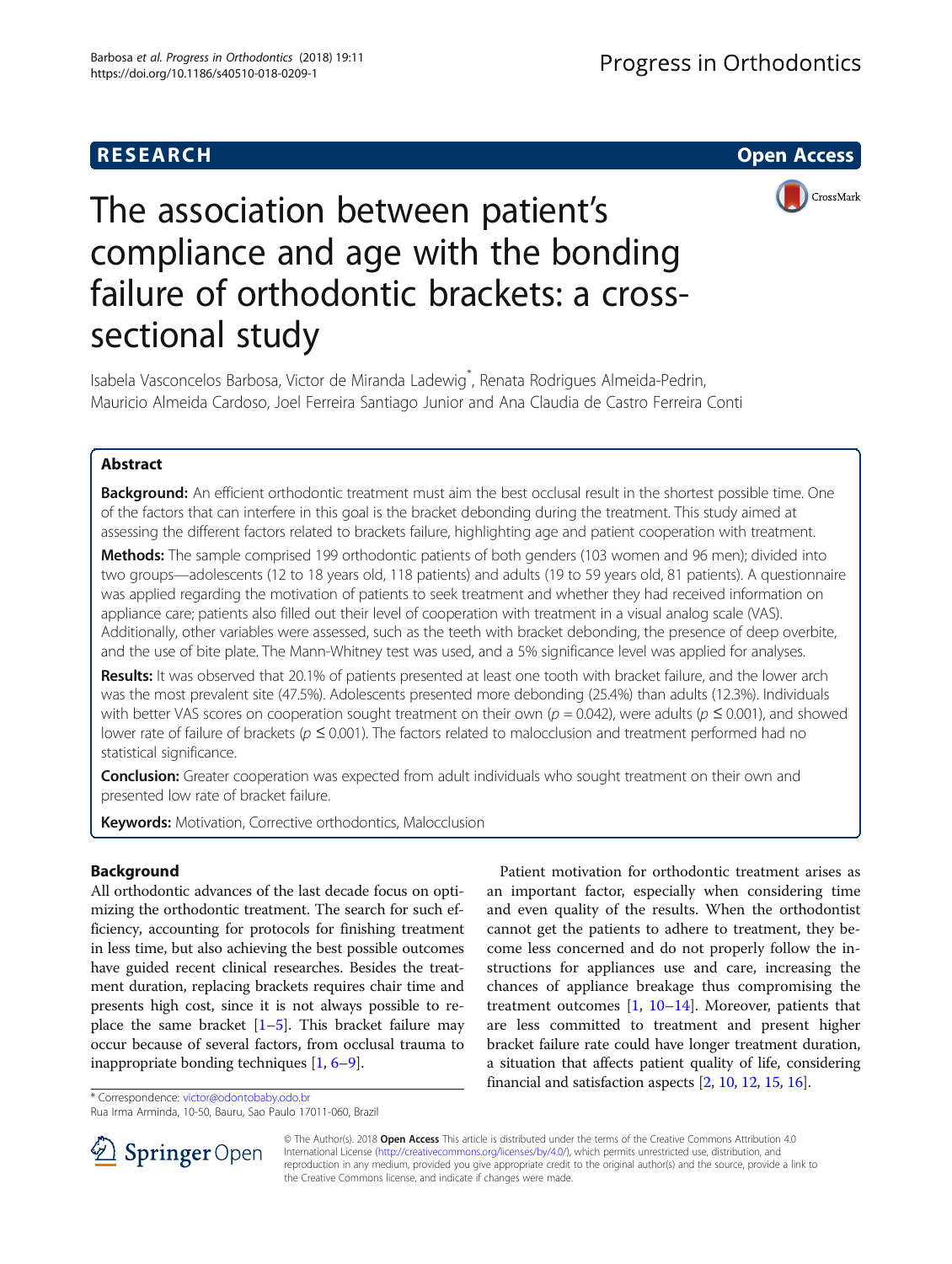Nowadays, the search for shorter treatment duration is one of the main objectives of the health care system due to its implication on a better cost-benefit ratio  $[16]$  $[16]$ . In this context, the present research aims to identify the patient profile more susceptible to appliance breakage. In this way, the professional could establish more effective protocols to prevent this problem in those patients.

# Methods

This cross-sectional study was approved by the Research Ethics Committee of the (XXXX) University under protocol #1.090.493. The sample included 199 patients from 12 to 59 years old, 103 women and 96 men, during active phase of fixed orthodontic treatment with metallic brackets, from two post-graduation clinics and two private orthodontic clinics located in the same city, from August 2015 to July 2016. Those clinics were chosen because two faculty members worked in the same institution and they are the owner of the private clinics, so a standardized bonding technique was applied for all patients, which could minimize a potential source of bias. Patients from all ethnic groups under corrective orthodontic treatment in this age range who accepted to participate in the study were included. Patients presenting some cognition problem that could interfere with the adequate completion of the questionnaire were excluded. The main researcher (IBV) instructed and explained to the patients how to complete the questionnaire correctly and that the information would be confidential. The patients who agreed to participate in the research signed an informed consent form. The researcher followed patient care, verifying teeth and dental arches with failure of brackets; the presence and severity of initial overbite, which was classified when overbite value was higher than 3 mm; and the use of bite plate. These data were measured with the assessment of initial cast models of patients, performed with the help of a millimeter ruler.

The wide range of patient's age aimed at evaluating the influence of age on bracket failure. Based on that, the patients were divided regarding age, and two groups were considered: adolescents (12 to 18 years old) and adults (19 to 59 years old).

A questionnaire composed by five questions was applied by the same researcher (IBV) without any interference for each patient as follows:

- 1. How old are you:
- 2. Mark your gender: a) Male b)Female
- 3. Did you seek orthodontic treatment: a) By your own initiative; b) Referred by another dentist; c) Because of a friend or relative
- 4. 4-When you started treatment did you receive any information about your diet in order to prevent brackets failure? a) yes; b) no; c) I don't know
- 5. Do you consider yourself a collaborating patient following the instructions to avoid brackets failure? a) yes; b) no; c) I don't know

Another parameter assessed was the phase of orthodontic treatment (in months) of the patient at the moment of assessment relative to the initial date of the corrective treatment. The patients were also instructed to report their level of cooperation with treatment, which was assessed by means of the visual analog scale (VAS). This scale was defined as a 100-mm line, where zero at the leftmost end indicated the less cooperation level, and the opposite end, on the right, indicated the best possible cooperation. The patients were instructed to mark a vertical stripe between the left and right ends of the line to indicate their scores of cooperation.

The overall bracket failure rate of the whole sample was assessed. These data regarding bracket failure rate was associated with patients' age, gender, reported level of cooperation, and the patient motivation to seek treatment. Besides that the bracket failure were also analyzed according to the dental arch more affected and the presence or absence of deep overbite and the use of bite plate.

Statistical analysis Data obtained were organized in an Excel table (Microsoft Office Excel, Redmond, WA, USA) and were subjected to the SigmaPlot software (SigmaPlot, San Jose, CA, USA) version 12.0. The Shapiro-Wilk test was applied to verify wheter data presented normal distribution. As they did not, the Mann-Whitney test was used. For all statistical analyses, a 5% significance level was adopted.

## Results

Power analysis showed that a sample size of at least 199 patients would give an 100% ( $\alpha = 1.0$ ) probability of detecting a real difference between groups: mean 11.65 or median 16.4 (based on the scores from VAS regarding treatment cooperation and bracket failure) at a statistically significant level of 5%.

From 199 patients, 40 (20%) presented failure of brackets (Table [1\)](#page-2-0). The lower arch was more affected than the upper arch (9.5 and 7.5%, respectively). Additionally, 3% of individuals assessed presented failure of brackets in both arches (Table [1](#page-2-0)).

An analysis on treatment sites in educational or private institutions found no significant difference in the effect of bracket breakage by patients,  $p = 0.499$ . Similarly, the presence or absence of deep overbite ( $p = 0.922$ ) and the use of bite plate ( $p = 0.908$ ) were not statistically significant (Table [2\)](#page-2-0).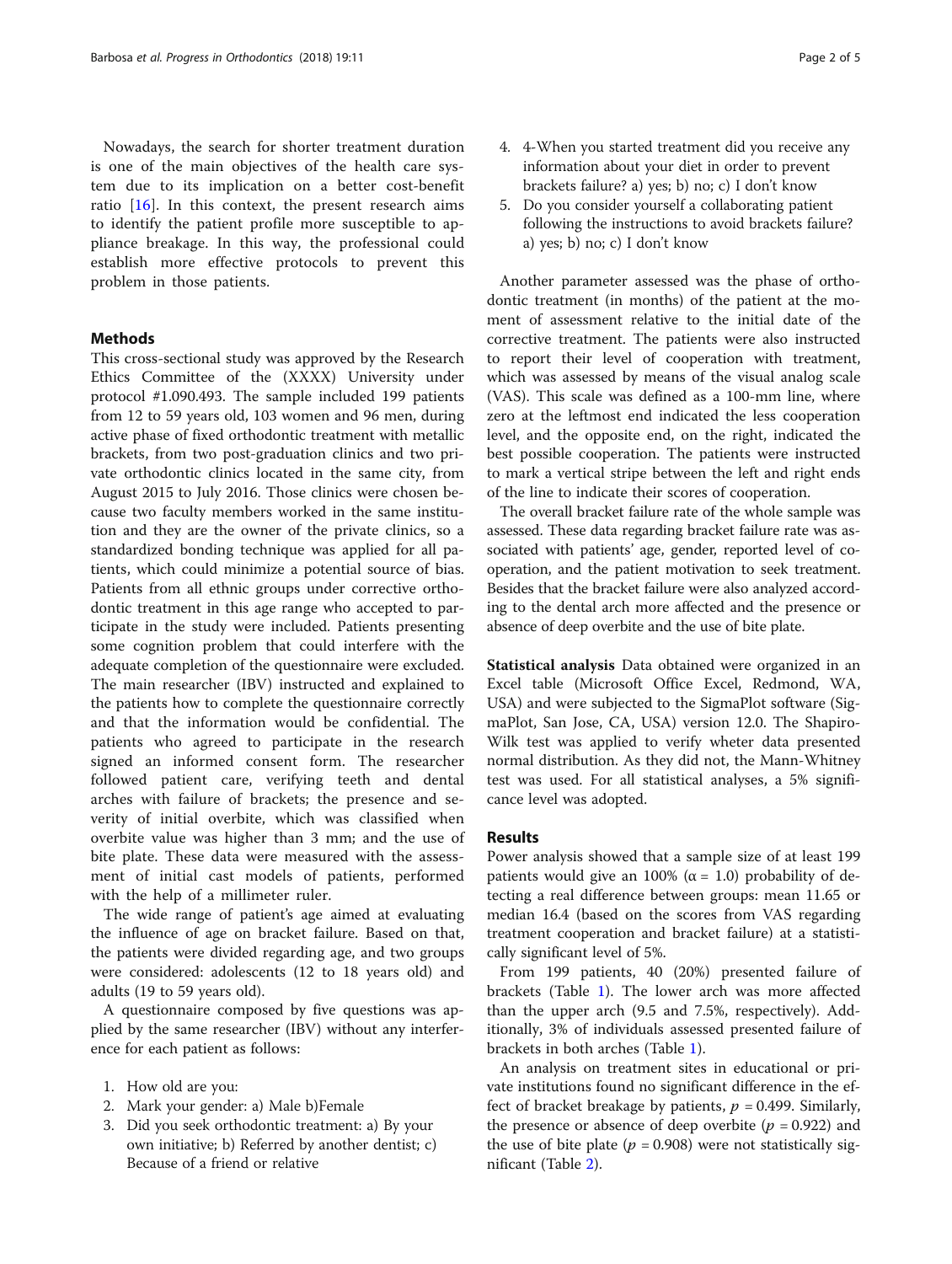<span id="page-2-0"></span>

| Bracket debonding | Ν   | %     |
|-------------------|-----|-------|
| Upper             | 15  | 7.5   |
| Lower             | 19  | 9.5   |
| Both              | 6   | 3.0   |
| No debond         | 159 | 79.9  |
| Total             | 199 | 100.0 |
|                   |     |       |

There was also no significant difference in the failure of brackets when considering patient gender,  $p =$ 0.097 (Table 3).

On the other hand, an analysis on whether age (adolescent or adult) could influence bracket breakage showed that adolescents presented more breakage than adults, and the comparison was statistically significant,  $p = 0.02$  (Table 4).

Regarding cooperation, which was investigated as a self-report of patients on the VAS score, it was found that the group without bracket failure presented the highest score (median 74.4) when compared to the group with breakage (median 58.00),  $p \le 0.001$  $p \le 0.001$  (Fig. 1).

An analysis of patient motivation (own initiative or referred by others) found no significant difference regarding bracket breakage,  $p = 0.596$  (Fig. [2\)](#page-3-0). However, a significant difference was identified for the VAS ( $p = 0.042$ ), indicating that the group that sought treatment on their own presented higher scores (median: 75.4) than the group referred to orthodontic treatment (median 68.6).

Still regarding the VAS, it was observed that adult patients presented higher scores (median: 82.2) than adolescents (median 64.5), with  $p \le 0.001$ , showing that adults report themselves as more cooperative with treatment than younger individuals.

# **Discussion**

Patient motivation represents an important factor for orthodontic treatment success, and it is directly associated with patient cooperation regarding care and hygiene instructions provided by the orthodontist. A high level of motivation may decrease brackets failure, a common problem observed in the orthodontic practice that may causes great treatment delays [[2,](#page-4-0) [10,](#page-4-0) [13](#page-4-0), [15](#page-4-0)–[17\]](#page-4-0). Robb et

Table 2 Descriptive statistics of bracket debonding incidence by treatment place, overbite, and use of bite plane

|      | Variables                          |                                                         |                       |      |                         |     |  |  |
|------|------------------------------------|---------------------------------------------------------|-----------------------|------|-------------------------|-----|--|--|
|      | Treatment place <sup>1</sup>       |                                                         | Overbite <sup>2</sup> |      | Bite plane <sup>3</sup> |     |  |  |
|      |                                    | Private office Orthodontic school $>$ 3 mm $<$ 3 mm Yes |                       |      |                         | Nο  |  |  |
| N    | 14                                 | 26                                                      | 13                    | - 27 |                         | 35  |  |  |
| $\%$ | 35.0                               | 65.0                                                    | 42.5                  | 575  | $125 -$                 | 875 |  |  |
|      | $^{1}p = 0.499$<br>$^{2}p = 0.922$ |                                                         |                       |      |                         |     |  |  |

 $\frac{2}{3}p = 0.922$ <br> $\frac{3}{9}p = 0.908$ 

Table 3 Comparison between patients' gender and bracket debonding

| .  |       |             |  |  |  |  |
|----|-------|-------------|--|--|--|--|
| Ν  | $\%$  | $p$ value   |  |  |  |  |
| 16 | 40,0  |             |  |  |  |  |
| 24 | 60,0  |             |  |  |  |  |
| 40 | 100.0 | $p = 0.097$ |  |  |  |  |
|    |       |             |  |  |  |  |

al. (1998) [[15\]](#page-4-0) reported that treatment duration changes up to 46% are related to bracket failure. Literature showed that an increase of 0.3 to 0.6 times in treatment duration could be attributed to each bracket failure [[12](#page-4-0), [18](#page-4-0)].

Understanding the type of patients who mostly present bracket breakage and the most prevalent arches and tooth could help the orthodontist to prevent this situation. Therefore, this research included an extensive sample of 199 individuals, which allowed observing the profile of patients who presented more failures during orthodontic treatment, as well as the most affected teeth.

It was found that 20% of patients from the sample presented some bracket breakage at the moment of assessment (Table 1). The literature shows a great variation in the prevalence of failure—from 3.5 to 23%—due to the different variables that may be considered [\[1](#page-4-0), [16](#page-4-0)–[18\]](#page-4-0).

When assessing distribution per arch (Table 1), we found a higher bracket failure rate in the lower arch (9. 5%), and this result agrees with previous studies [[1,](#page-4-0) [5](#page-4-0), [9](#page-4-0), [19,](#page-4-0) [20\]](#page-4-0). The challenge in maintaining the lower arch dry during bracket bonding, the higher initial crowding, and the occlusal interference may be the causes of greater failure [[1,](#page-4-0) [17](#page-4-0), [20](#page-4-0)].

Overall, considering the areas and teeth more susceptible to breakage and failure, the professional may perform carefully the bonding procedure in these areas, preventing contamination with saliva and placing the bracket without occlusion interference.

In order to verify the level of patient cooperation regarding the instructions received, the VAS was used. A simple method that is easily understood and applicable by evaluators [\[21](#page-4-0)–[24](#page-4-0)]. It was observed that the group of patients that presented bracket breakage (Fig. [1](#page-3-0)) showed a lower VAS score (median 58.0) than the group without breakage (median 74.4). These data are in accordance with the literature, which states that the number of

Table 4 Comparison between patient age, bracket debonding, and self-report of treatment cooperation

| Age                        | Ν  | $\%$  | vas   | p value     |
|----------------------------|----|-------|-------|-------------|
| Teenagers (12 to 18 years) | 30 | 75.0  | 64.5  |             |
| Adult (19 to 59 years)     | 10 | 25.0  | 82.2  |             |
| Total                      | 40 | 100.0 | 100.0 | $p = 0.02*$ |
|                            |    |       |       |             |

\*Significant association in 5%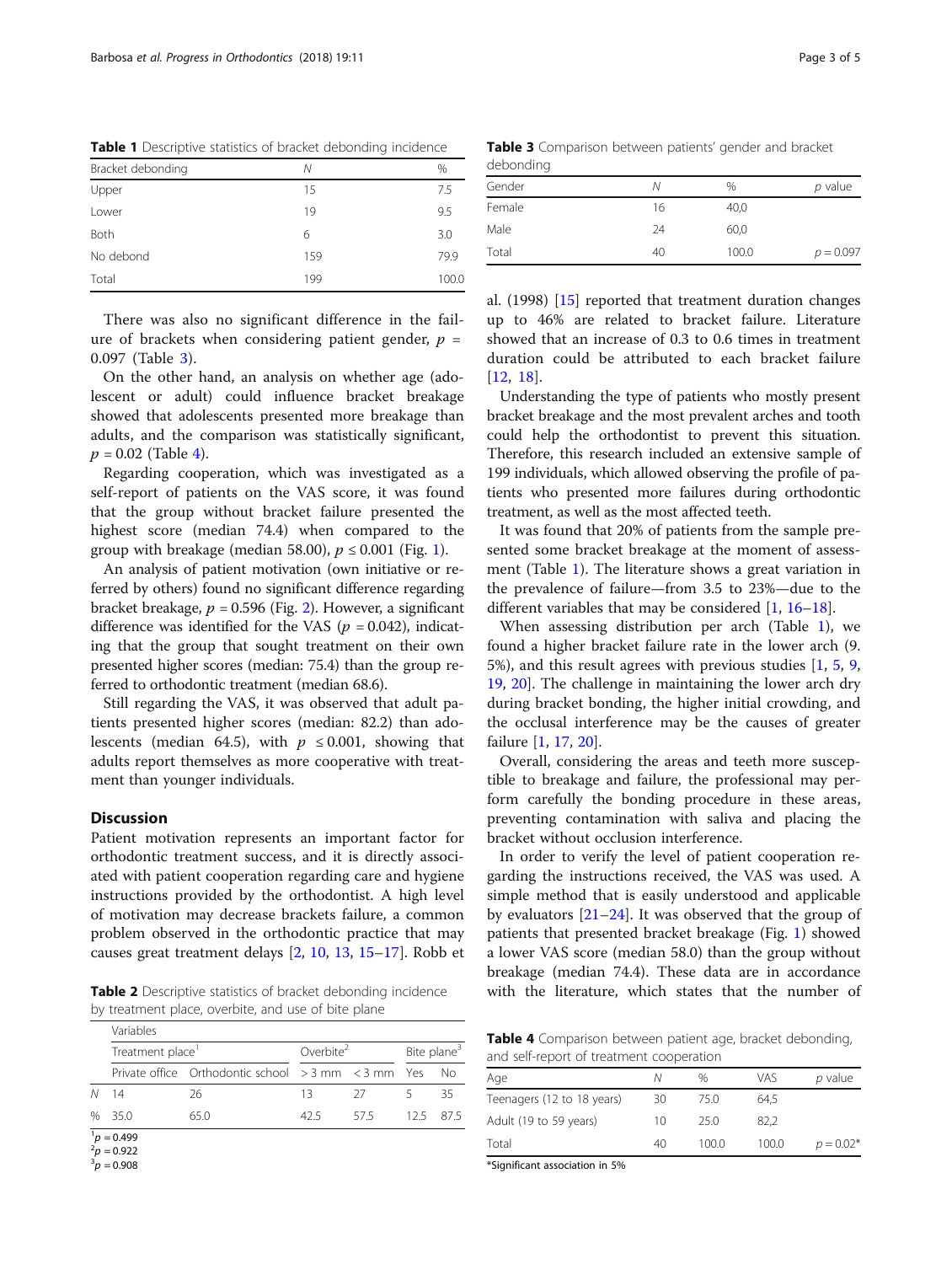<span id="page-3-0"></span>

brackets lost during treatment is inversely related to patient cooperation [\[10,](#page-4-0) [12\]](#page-4-0).

Motivation becomes an important factor for great treatment outcomes. This characteristic may be observed even before therapy, when the individual decides to initiate treatment. This motivation may be described as either external, resulting from the pressure from friends or family members, or internal, resulting from a personal desire. This definition is important considering that it is suggested that patients internally motivated are more cooperative [\[14,](#page-4-0) [25\]](#page-4-0).

In this research, when assessing patient motivation, we found that the group that sought treatment on their own presented higher VAS scores than the group that was referred by others (Fig. 2). This result could justify the fact that adult patients present lower breakage rate, because normally they seek treatment on their own, while adolescents do it by the indication of parents or other professionals [\[25\]](#page-4-0).

In addition, some authors have observed a reduction in bracket failure and improvement in treatment efficiency when interventions with the purpose to improve

patient compliance during orthodontic treatment have been implemented [[26\]](#page-4-0).

Considering the age group, it was observed that adult patients presented higher level of cooperation (median 82.2) than adolescents (median 64.5). A study performed in 2009 reported a correlation between patient motivation and level of cooperation during orthodontic treatment, and the most motivated patients were the ones that better followed the instructions provided by the orthodontist [\[13](#page-4-0)]. Accordingly, it was reported that 52% of adolescent patients do not follow the treatment instructions provided by the professional [\[11\]](#page-4-0).

The aforementioned results could justify the fact that adult patients presented a lower breakage rate (12.3%) than adolescents (25.4%) (Table [4](#page-2-0)). These values agree with several studies that observed that the incidence of failure of brackets seems to decrease with age and that the level of cooperation of adults is higher, counterbalancing even the greatest mechanical difficulties in their tooth movements [[1,](#page-4-0) [13,](#page-4-0) [16,](#page-4-0) [17,](#page-4-0) [25](#page-4-0), [27](#page-4-0), [28](#page-4-0)].

A limitation of our study comprises the evaluation in one time point, although the distribution of patients at